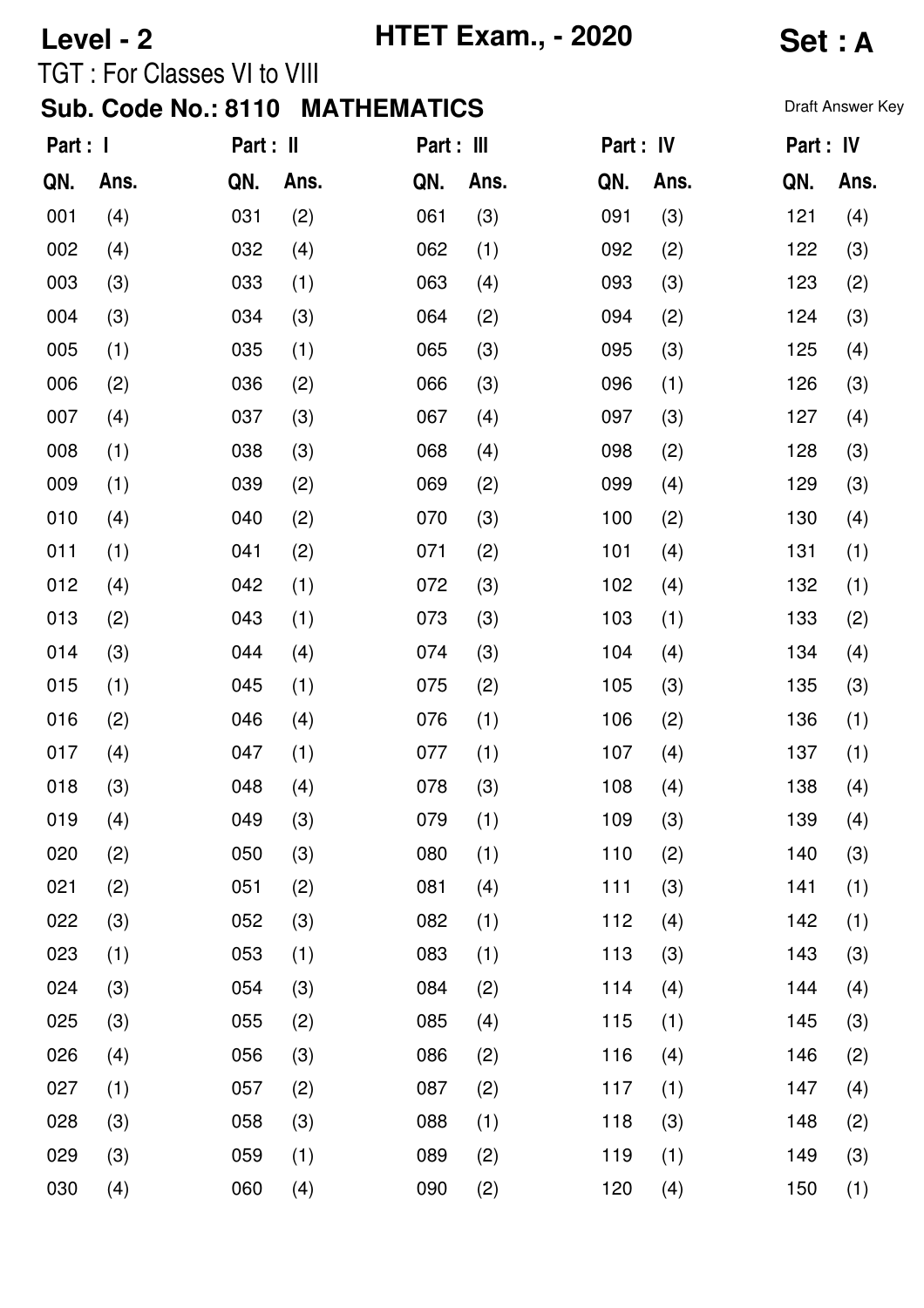# **Level - 2 HTET Exam., - 2020 Set : B**

## TGT : For Classes VI to VIII

| Part : I |      | Part : II |      | Part : III |      | Part : IV |      | Part : IV |      |
|----------|------|-----------|------|------------|------|-----------|------|-----------|------|
| QN.      | Ans. | QN.       | Ans. | QN.        | Ans. | QN.       | Ans. | QN.       | Ans. |
| 001      | (3)  | 031       | (4)  | 061        | (2)  | 091       | (3)  | 121       | (4)  |
| 002      | (4)  | 032       | (3)  | 062        | (3)  | 092       | (4)  | 122       | (4)  |
| 003      | (2)  | 033       | (3)  | 063        | (2)  | 093       | (3)  | 123       | (4)  |
| 004      | (2)  | 034       | (2)  | 064        | (3)  | 094       | (2)  | 124       | (3)  |
| 005      | (4)  | 035       | (1)  | 065        | (1)  | 095       | (3)  | 125       | (3)  |
| 006      | (4)  | 036       | (2)  | 066        | (1)  | 096       | (4)  | 126       | (1)  |
| 007      | (3)  | 037       | (3)  | 067        | (1)  | 097       | (3)  | 127       | (1)  |
| 008      | (4)  | 038       | (1)  | 068        | (4)  | 098       | (4)  | 128       | (4)  |
| 009      | (1)  | 039       | (2)  | 069        | (3)  | 099       | (4)  | 129       | (2)  |
| 010      | (1)  | 040       | (4)  | 070        | (3)  | 100       | (4)  | 130       | (2)  |
| 011      | (3)  | 041       | (2)  | 071        | (1)  | 101       | (2)  | 131       | (3)  |
| 012      | (3)  | 042       | (1)  | 072        | (3)  | 102       | (1)  | 132       | (2)  |
| 013      | (4)  | 043       | (2)  | 073        | (2)  | 103       | (3)  | 133       | (1)  |
| 014      | (1)  | 044       | (1)  | 074        | (1)  | 104       | (4)  | 134       | (4)  |
| 015      | (1)  | 045       | (1)  | 075        | (4)  | 105       | (3)  | 135       | (3)  |
| 016      | (4)  | 046       | (3)  | 076        | (3)  | 106       | (4)  | 136       | (2)  |
| 017      | (2)  | 047       | (1)  | 077        | (2)  | 107       | (2)  | 137       | (4)  |
| 018      | (1)  | 048       | (3)  | 078        | (4)  | 108       | (2)  | 138       | (3)  |
| 019      | (3)  | 049       | (1)  | 079        | (3)  | 109       | (2)  | 139       | (4)  |
| 020      | (2)  | 050       | (4)  | 080        | (3)  | 110       | (1)  | 140       | (3)  |
| 021      | (4)  | 051       | (1)  | 081        | (1)  | 111       | (1)  | 141       | (1)  |
| 022      | (1)  | 052       | (2)  | 082        | (2)  | 112       | (3)  | 142       | (3)  |
| 023      | (2)  | 053       | (2)  | 083        | (1)  | 113       | (4)  | 143       | (1)  |
| 024      | (3)  | 054       | (2)  | 084        | (2)  | 114       | (2)  | 144       | (4)  |
| 025      | (3)  | 055       | (3)  | 085        | (2)  | 115       | (1)  | 145       | (4)  |
| 026      | (1)  | 056       | (4)  | 086        | (4)  | 116       | (3)  | 146       | (3)  |
| 027      | (3)  | 057       | (3)  | 087        | (2)  | 117       | (3)  | 147       | (3)  |
| 028      | (3)  | 058       | (4)  | 088        | (2)  | 118       | (4)  | 148       | (1)  |
| 029      | (4)  | 059       | (3)  | 089        | (4)  | 119       | (1)  | 149       | (1)  |
| 030      | (4)  | 060       | (3)  | 090        | (1)  | 120       | (4)  | 150       | (3)  |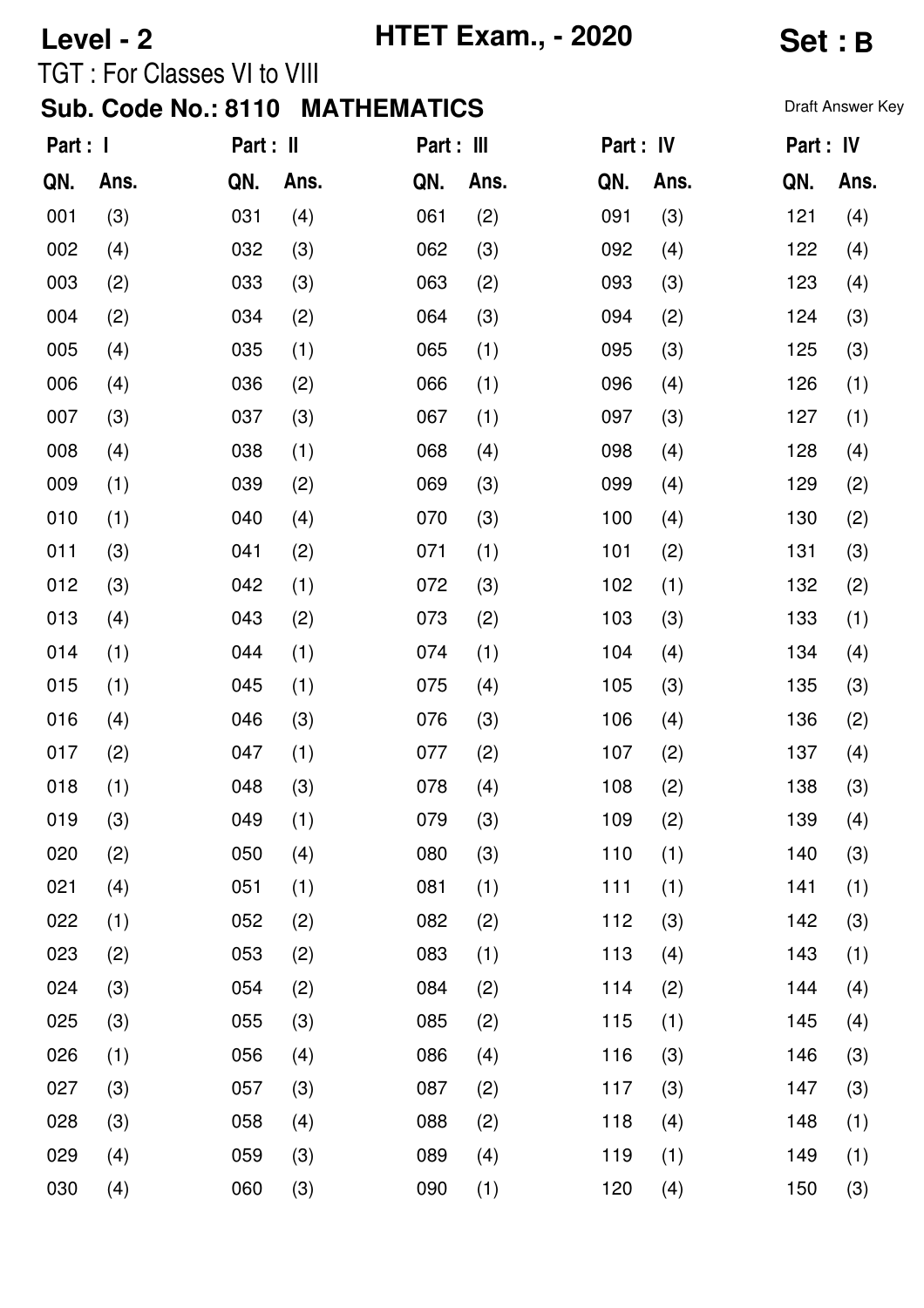## **Level - 2 HTET Exam., - 2020 Set : C**

TGT : For Classes VI to VIII

| Part : I |      | Part : II |      | Part : III |      | Part : IV |      | Part : IV |      |
|----------|------|-----------|------|------------|------|-----------|------|-----------|------|
| QN.      | Ans. | QN.       | Ans. | QN.        | Ans. | QN.       | Ans. | QN.       | Ans. |
| 001      | (3)  | 031       | (1)  | 061        | (3)  | 091       | (4)  | 121       | (1)  |
| 002      | (2)  | 032       | (4)  | 062        | (3)  | 092       | (4)  | 122       | (3)  |
| 003      | (3)  | 033       | (2)  | 063        | (2)  | 093       | (2)  | 123       | (1)  |
| 004      | (4)  | 034       | (3)  | 064        | (4)  | 094       | (3)  | 124       | (1)  |
| 005      | (1)  | 035       | (2)  | 065        | (2)  | 095       | (1)  | 125       | (3)  |
| 006      | (2)  | 036       | (3)  | 066        | (2)  | 096       | (3)  | 126       | (4)  |
| 007      | (4)  | 037       | (2)  | 067        | (1)  | 097       | (1)  | 127       | (3)  |
| 008      | (3)  | 038       | (3)  | 068        | (1)  | 098       | (3)  | 128       | (3)  |
| 009      | (4)  | 039       | (1)  | 069        | (3)  | 099       | (1)  | 129       | (3)  |
| 010      | (4)  | 040       | (2)  | 070        | (2)  | 100       | (4)  | 130       | (4)  |
| 011      | (3)  | 041       | (1)  | 071        | (4)  | 101       | (3)  | 131       | (4)  |
| 012      | (1)  | 042       | (2)  | 072        | (3)  | 102       | (4)  | 132       | (4)  |
| 013      | (4)  | 043       | (4)  | 073        | (1)  | 103       | (2)  | 133       | (4)  |
| 014      | (2)  | 044       | (1)  | 074        | (3)  | 104       | (4)  | 134       | (2)  |
| 015      | (1)  | 045       | (1)  | 075        | (1)  | 105       | (3)  | 135       | (3)  |
| 016      | (2)  | 046       | (3)  | 076        | (4)  | 106       | (2)  | 136       | (3)  |
| 017      | (1)  | 047       | (3)  | 077        | (3)  | 107       | (3)  | 137       | (3)  |
| 018      | (3)  | 048       | (2)  | 078        | (3)  | 108       | (4)  | 138       | (4)  |
| 019      | (3)  | 049       | (4)  | 079        | (1)  | 109       | (4)  | 139       | (2)  |
| 020      | (3)  | 050       | (2)  | 080        | (3)  | 110       | (3)  | 140       | (3)  |
| 021      | (1)  | 051       | (3)  | 081        | (2)  | 111       | (3)  | 141       | (3)  |
| 022      | (4)  | 052       | (4)  | 082        | (2)  | 112       | (2)  | 142       | (1)  |
| 023      | (1)  | 053       | (4)  | 083        | (4)  | 113       | (4)  | 143       | (1)  |
| 024      | (4)  | 054       | (1)  | 084        | (1)  | 114       | (4)  | 144       | (1)  |
| 025      | (1)  | 055       | (2)  | 085        | (2)  | 115       | (2)  | 145       | (2)  |
| 026      | (4)  | 056       | (1)  | 086        | (1)  | 116       | (4)  | 146       | (4)  |
| 027      | (2)  | 057       | (3)  | 087        | (1)  | 117       | (1)  | 147       | (4)  |
| 028      | (3)  | 058       | (3)  | 088        | (4)  | 118       | (1)  | 148       | (4)  |
| 029      | (3)  | 059       | (3)  | 089        | (2)  | 119       | (3)  | 149       | (2)  |
| 030      | (4)  | 060       | (1)  | 090        | (2)  | 120       | (2)  | 150       | (1)  |